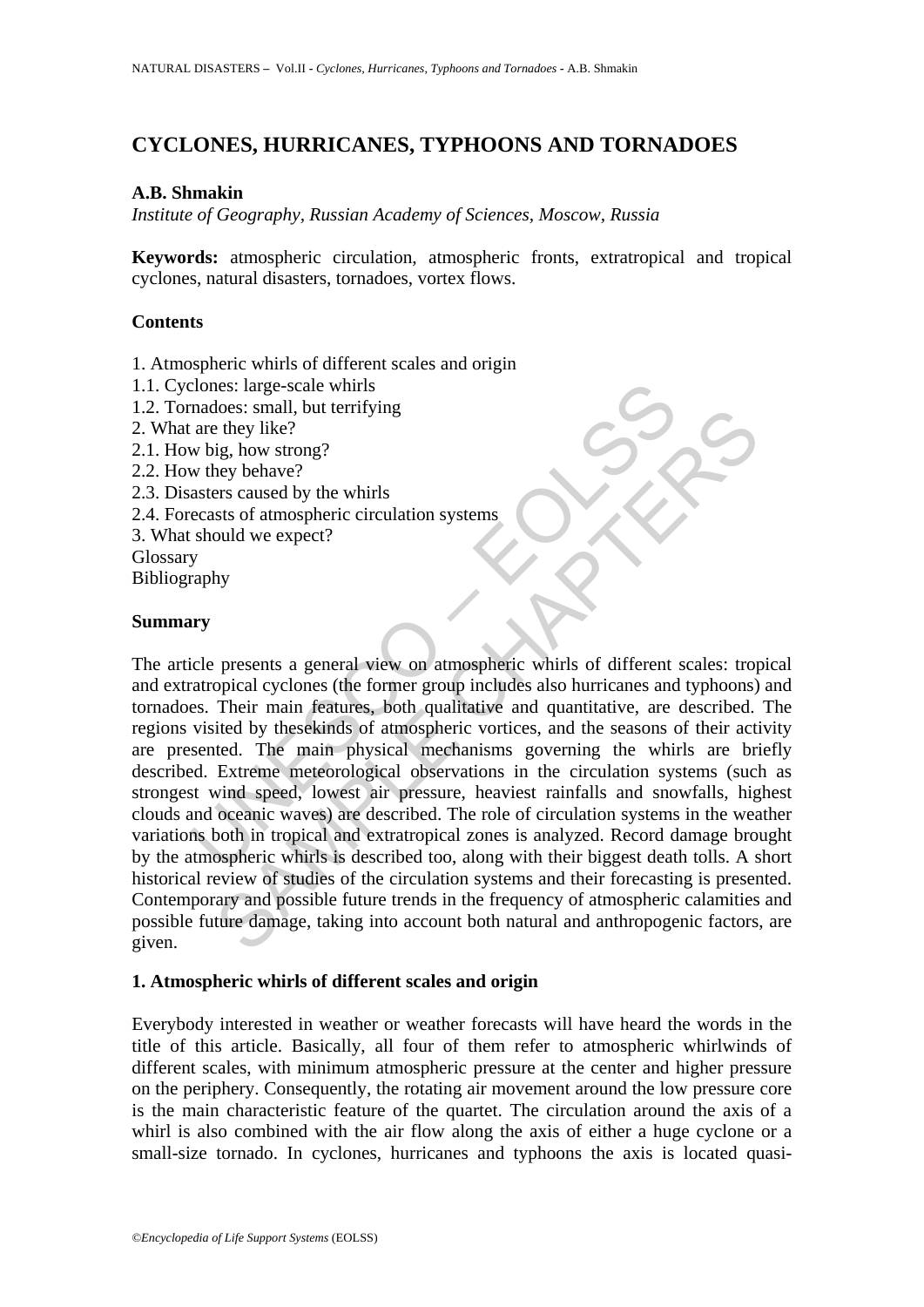vertically, and the air moves upward. In tornadoes, the axis can be at any angle to the horizontal, from quasi-vertical to nearly horizontal, or it may be curved in a complicated manner, but in any case the along-axis air movement is mostly upward. All other characteristics of the four, including governing forces and physical mechanisms, size, regions of occurrence, and intensity of air flows (and thus ability to cause damage), vary greatly. Another common feature of the quartet is generally bad weather and, in many cases, calamities: the strongest winds, the heaviest rains and snowfalls, the highest oceanic waves and surges, the greatest damage from natural disasters, and so on.

### **1.1. Cyclones: large-scale whirls**

E is the most common term among the room as a ractually dimested on the Greek word meaning "coil of a snake" and was relation for big storms in India in the 1830s. It means a large of several hundred kilometers or more) a dington for big storms in India in the 1830s. It means a large-scale (with the denter and circular air movement around it. The main fronces and cyclone are as follows. Once the lower pressure pattern appears in the center Cyclone is the most common term among the four as it actually unites the first three. The term comes from the Greek word meaning "coil of a snake" and was used first by Henry Piddington for big storms in India in the 1830s. It means a large-scale (with a diameter of several hundred kilometers or more) atmospheric vortex with lower pressure in the center and circular air movement around it. The main forces and air motions in a cyclone are as follows. Once the lower pressure pattern appears in the atmosphere, the air tends to move to that region from the surrounding higher-pressure zone, pushed by the pressure gradient force. However, as the Earth rotates rather fast around its axis, the so-called Coriolis force comes into action. The direction and absolute value of this force can be obtained from vector equations, but for practical purposes it is enough to remember that it turns an air flow to the right in the Northern hemisphere and to the left in the Southern one, while its absolute value is proportional to the sine of latitude (hence, it is negligible in the near-equator zone and absent on the equator).

For large-scale air flows not influenced by the Earth surface friction, these two forces (plus centrifugal force pushing the air outside from the center) come into an equilibrium and generate the rotating air circulation around the low-pressure center counterclockwise in the Northern hemisphere and clockwise in the Southern. Near the surface (usually, within the lowest 1 km layer), the friction force influences the air flow so that it turns (to some extent) to the center of the low pressure pattern, thus resulting in convergent circulation. The latter, in turn, provides conditions for upward air flow which is very typical feature of cyclones. Aloft the situation is nearly the opposite: the influx of lifting air provides higher pressure above the center of the cyclone. There the air tends to diverge, and the Coriolis force turns it to the right (to the left in the Southern hemisphere), thus generating an anticyclone with clockwise (counterclockwise in the Southern hemisphere) circulation.

Cyclones can be classified in a number of different ways. But the most general division is based on the latitude of their origin: depending on it, cyclones can be distinguished as tropical and extratropical. This division, being quite formal from the first viewpoint, is in fact rather substantial, reflecting the difference between two kinds of principal physical mechanisms governing the circulation systems.

### **1.1.1. Tropical cyclones, hurricanes and typhoons: hot beasts of the oceans**

Tropical cyclones develop in the latitude belts from 5 to 30° both to the north and to the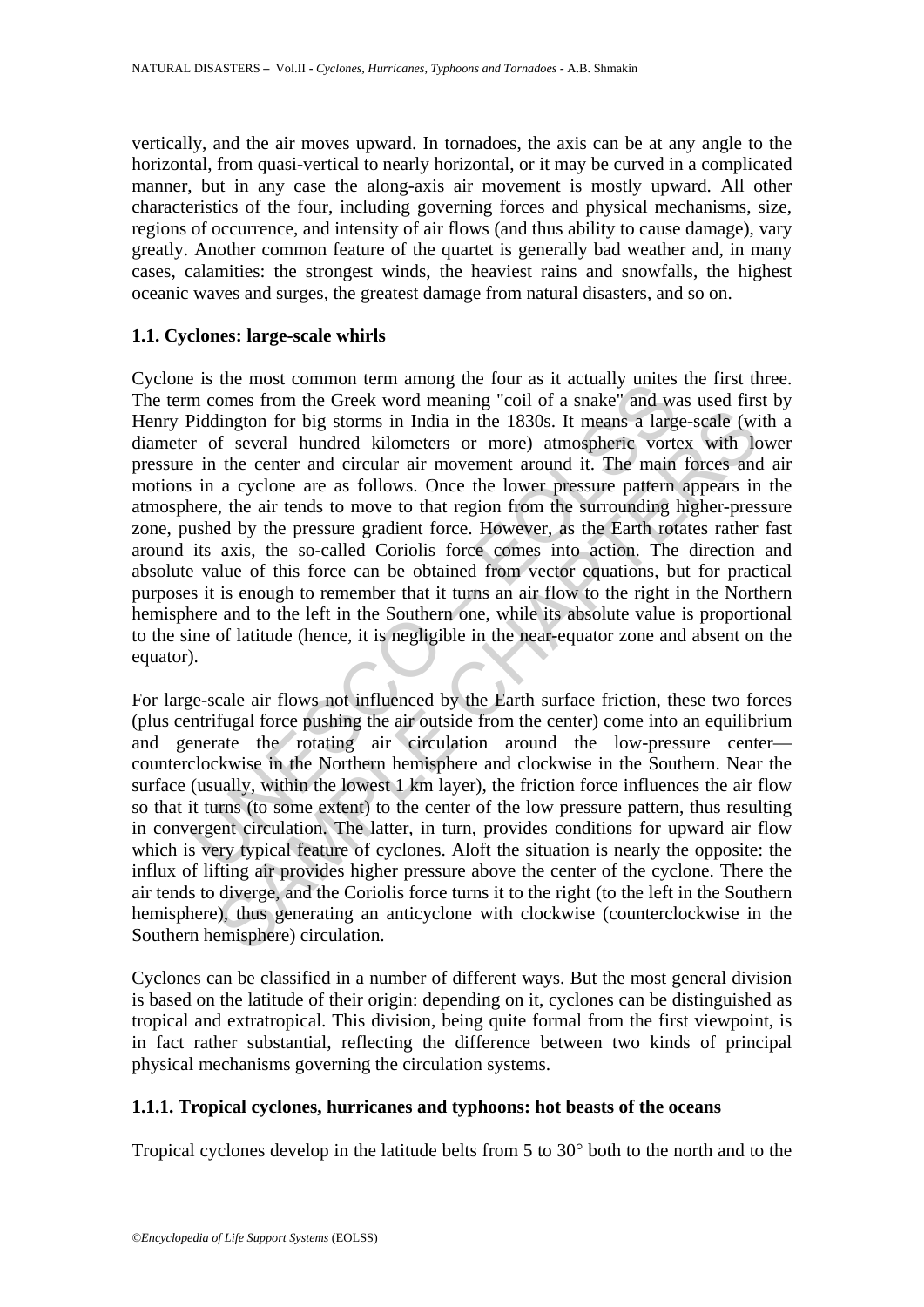south from the equator, although they can travel as far as 42-45° from the equator. A necessary condition for their initial appearance is the presence of warm (no less than 26- 28 °C) ocean surface; they cannot develop above cooler water or land. The regions most often affected by them are the Bay of Bengal and western parts of the Pacific and Atlantic oceans (north from the equator). Also, they occur to the west of the Pacific coast of Mexico, to the north-east and north-west of Australia, to the north-east of Madagascar island, and in the Arabian Sea. Tropical cyclones are relatively infrequent, on average about 50 of them develop each year. The main source of energy for a tropical cyclone is latent heat release due to condensation in tower-like cumulonimbus clouds located near its warm core. The typical spatial structure of a mature tropical cyclone includes a so-called storm eye in the center (an area with relatively weak wind and just thin clouds, or without any clouds at all), surrounded by giant walls of cumulonimbus clouds with the most powerful wind speed located near the surface and the heaviest rains in their vicinity. Spiral bands of relatively weak cumulonimbus clouds surround the main core of a tropical cyclone.

It tinn clouds, or without any clouds at all), surrounded by<br>nimbus clouds with the most powerful wind speed located near twist vient sim in their vicinity. Spiral bands of relatively weak cumult<br>viest rains in their vici Low stocks what are most powertin wind spect ocalisation that trains in their victinity. Spiral bands of relatively weak cumultonimbus ele main core of a tropical cyclone.<br>
"cyclone" is also commonly used as a local term The word "cyclone" is also commonly used as a local term for tropical cyclones in the Indian Ocean and adjacent countries, as well as near northern Australia. In that part of the world, people just do not face other kinds of cyclones (for instance, extratropical). In other regions, long-established local terms are used for tropical cyclones: "hurricane" in North America and the West Indies (from Spanish or Portuguese words of native American origin meaning "strong wind"), "typhoon" in South-Eastern Asia (from the Japanese word of Chinese origin meaning "great wind"), and other less common words such as "willy-willy" in Australia and Oceania, "baguio" in Philippines, and some others. Usually these terms are used for rather powerful tropical cyclones only, while weaker ones are called just "tropical storms". For example, the word "hurricane" refers to a storm with a wind speed higher than  $33 \text{ m s}^{-1}$  and air pressure at the center lower than 980 hPa.

Tropical cyclones are among the most devastating natural phenomena in the world, as they bring the greatest amounts of rains and extremely strong winds over huge territories, combined with the severest surge waves on the oceanic coasts.

## **1.1.2. Cyclones beyond tropics: temperature jump**

Extratropical cyclones develop at latitudes more than 30° north and south from the equator, both above oceans and land; sometimes they are called "depressions". They occur much more often than tropical cyclones: normally, no less than 30 of them occur every day throughout both hemispheres. Basically, extratropical cyclones affect almost all regions of our planet beyond the tropics, although their appearance varies very much from one place to another: for example, in the vicinity of Iceland cyclones are observed nearly daily, while near the center of the Sahara desert one might wait for several years to see just a weak dissipating cyclone.

Extratropical cyclones develop in all seasons, being most frequent in the winter of each hemisphere. Unlike tropical cyclones, the energy in extratropical cyclones mostly comes from releasing latent heat in the areas where strong contrast of air temperature leads to intensive horizontal and vertical air motions (so-called baroclinity conditions). So,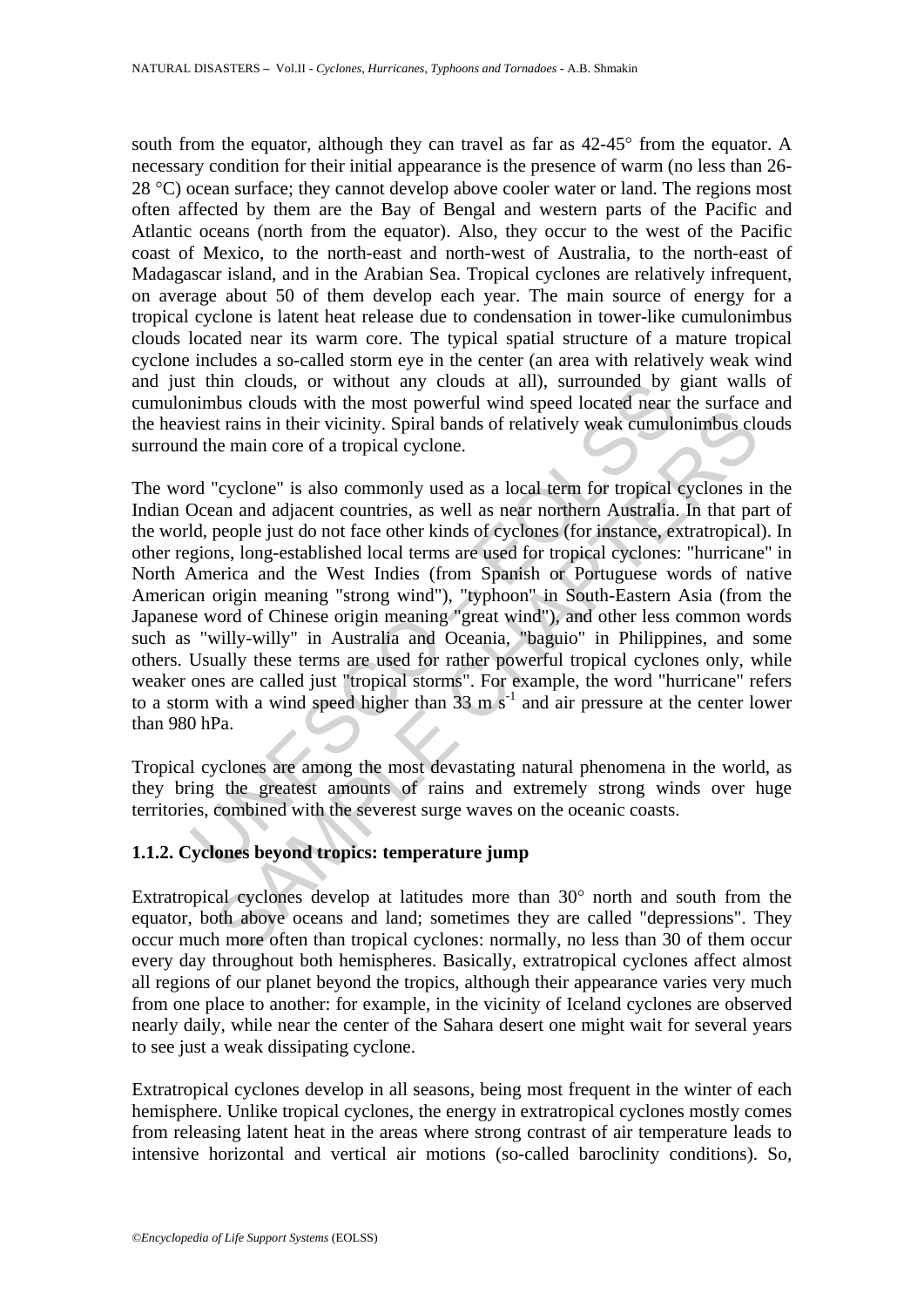extratropical cyclones develop on an atmospheric front—a border between two air masses with quite different temperature and, often, humidity. The cyclone, in turn, makes the front more active and pushes warm and cold air masses to areas which it passes, thus causing considerable weather changes and being responsible for most atmospheric calamities in middle and high latitudes. In particular, extratropical cyclones contribute immensely to snowfalls and ice storms. They have no storm eye, but dense multi-layered clouds and intense precipitation occupy the central part of a cyclone, as well as near-front zones. Unlike in a tropical cyclone, the central core of an extratropical one is colder than the surrounding air, and the maximum wind speed occurs at elevations about 2.5-3 km above the surface.

#### **1.2. Tornadoes: small, but terrifying**

madoes. sinan, but derinying<br>
bes, known as the most violent atmospheric calamity, in some<br> *terribles* of the cyclones: they cannot develop without powe<br>
nimbus clouds formed either in a tropical cyclone or on a co<br>
pica known as the most violent atmospheric calamity, in some sense are *ribles* of the cyclones: they cannot develop without powerful towerbus clouds formed either in a tropical cyclone or on a cold from in a cold solution. In Tornadoes, known as the most violent atmospheric calamity, in some sense are the *enfant terribles* of the cyclones: they cannot develop without powerful tower-like cumulonimbus clouds formed either in a tropical cyclone or on a cold front in an extratropical cyclone. (A tornado can potentially develop from a cumulonimbus cloud not connected with any cyclone or front, but it would never become very powerful.) And a bit like with children, their number can vary significantly from one "parent" to another: most cyclones do not have tornadoes at all, while some cyclones (both tropical and extratropical) generate more than 100 of them. Furthermore, sometimes one can observe "twins": several (up to 5 or even more) tornadoes generated by one cloud. One would expect that more powerful "parents" (i.e. tropical cyclones) would also cause stronger tornadoes, but in fact, the most powerful and destructive tornadoes are those generated on cold fronts of extratropical cyclones.

The word "tornado" has a Spanish origin: "tornada" - "thunderstorm", or "tornar" - "to turn". While this term is the most widespread (probably due to the most powerful tornadoes occurring in the mid-west of USA—a region first explored by Spanishspeaking people), there are also other words depicting this destructive phenomenon. These include "tromb" in France and Sweden, and "smerch" in Russia, eastern Europe and the former Soviet Union (the word is very similar to the Slav "smert'", meaning "death"). Sometimes a tornado sucking water from a sea or lake is called a "waterspout". In arid regions of Africa and Asia, one can meet rather weak analogues of tornadoes called "dust whirl", "dust devil" or simply "sandstorm". These weaker whirls usually occur in dry air, sometimes even without cumulonimbus cloud aloft, but their nature is very similar to that of a real tornado.

From this list of names, one can see that tornadoes occur in many parts of the world, but they don't take place in polar regions where cumulonimbus clouds cannot develop. Also, they practically cannot develop near the equator as there are no cyclones and atmospheric fronts there, and the local cumulonimbus clouds don't have the necessary features for tornado development. The region most often visited by tornadoes (midwestern states in the US from northern Texas to Iowa) is sometimes called "Tornado Alley": every year no less than several dozen of them occur there. Quite often they take place also in other regions of USA (e.g. Georgia, Ohio), and in Australia. The frequency of tornadoes is higher in seasons with stronger temperature contrasts between air masses, i.e. at the end of spring and the beginning of summer, as well as during autumn.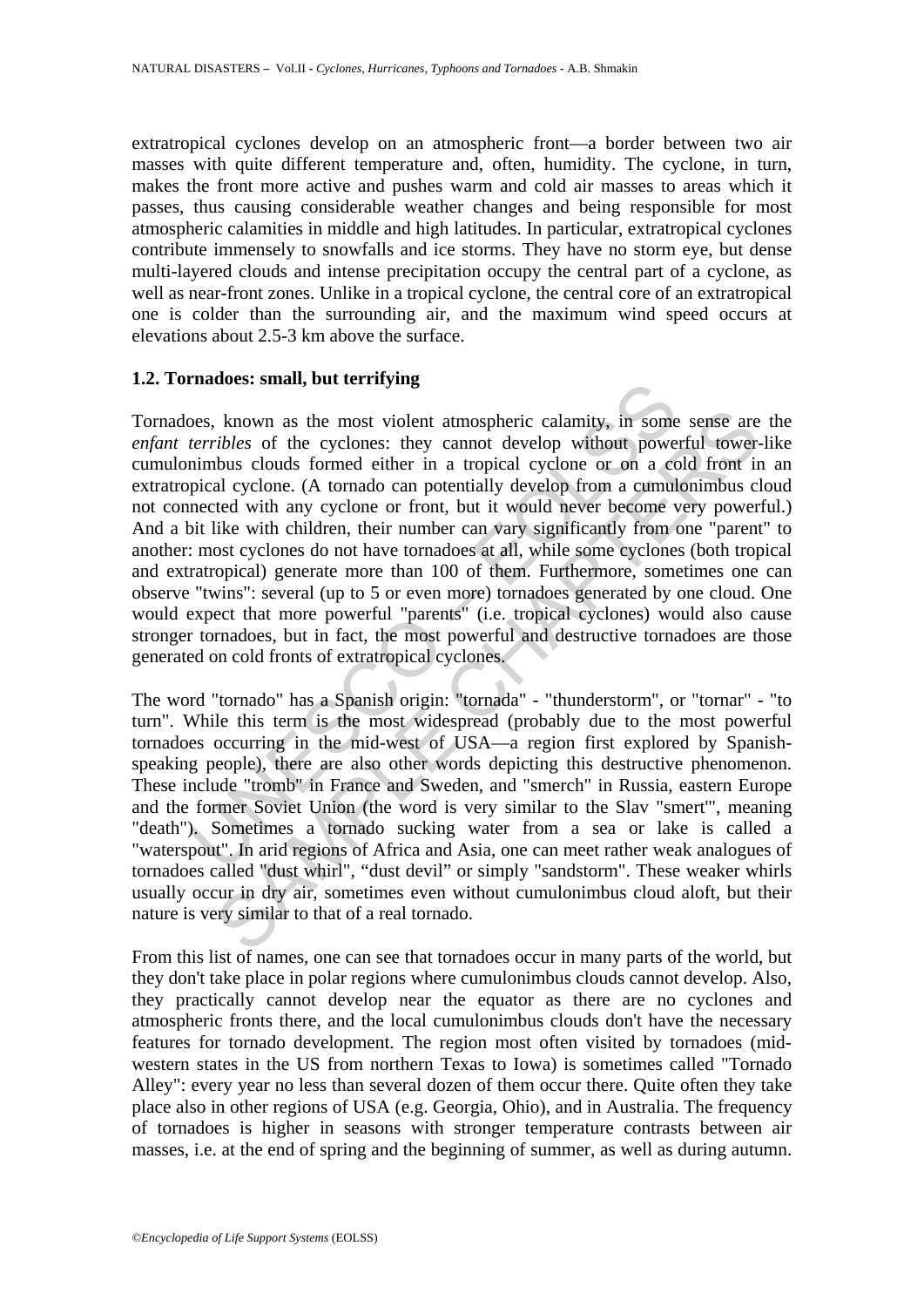In regions where powerful cumulonimbus clouds only develop during warm season e.g. in eastern Europe, tornadoes do not take place in other seasons. Of course, they usually occur in the afternoon when the cumulonimbus clouds are most powerful.

see of unese wints, the Colonis loter doesn't part<br>on, and unlike cyclones, some tornadoes (about 5% of them) high and<br>circulation itself results mostly from inclination of pre-existing<br>tal axes due to intensive vertical a in the Northern hemisphere and counterclockwise in the Southern. And<br>crulation itself results mostly from inclination of pre-existing vortices<br>axes due to intensive vertical air motions in cumulonimbus clouds.<br>Appear usual From the first viewpoint, the forces and air motions in a tornado are the same as in a cyclone: lower pressure in the middle and air circulation around its axis, combined with along-axis flow. But there are also important differences. First, the low pressure in the middle of a tornado is not the reason for its formation, but rather a result of extremely intensive upward air flow generated by a cumulonimbus cloud aloft (such clouds have extremely intensive vertical air motions, both upward and downward, caused by both thermohydrostatic conditions and dynamics of air flows). Moreover, due to the much smaller size of these whirls, the Coriolis force doesn't play a significant role in their formation, and unlike cyclones, some tornadoes (about 5% of them) have clockwise circulation in the Northern hemisphere and counterclockwise in the Southern. And the rotating circulation itself results mostly from inclination of pre-existing vortices with horizontal axes due to intensive vertical air motions in cumulonimbus clouds. The vortices appear usually in the areas with significant vertical wind shear, i.e. large contrast in wind direction and speed at different levels.

## TO ACCESS ALL THE **21 PAGES** OF THIS CHAPTER, Visit: http://www.eolss.net/Eolss-sampleAllChapter.aspx

#### **Bibliography**

- - -

Barry R.G., Chorley R.J. (1998). Atmosphere, weather and climate. London - New York: Routledge (7th edition), 409 p. [Presents a basic view on main meteorological processes and features of the atmosphere, including characteristics of tropical and extratropical cyclones and tornadoes.]

Bluestein H.B. (1999). Tornado Alley: monster storms of the Great Plains. New York - Oxford: Oxford University Press, 180 p. [A comprehensive study on tornado physics and observations, with numerous color pictures. The most attention is paid to tornadoes in USA since 1970s.]

Elsner J.B., Kara B.A. (1999). Hurricanes of the North Atlantic. New York - Oxford: Oxford University Press, 488 p. [Presents detailed statistics of hurricanes' occurrence in North Atlantic in time and space, with good and not complicated description of main physical mechanisms in different kinds of hurricanes.]

Grazulis T.P. (1993). Significant tornadoes, 1680-1991. St.Johnsbury (Vermont), Environmental Films, 1326 p. [Presents a detailed statistics on all tornado observed in USA, with several dozen illustrations and maps; a short description of processes in clouds and tornadoes is given too.]

Longshore D. (1998). Encyclopedia of hurricanes, typhoons and cyclones. New York, 372 p. [Presents detailed description of lifecycles of all major tropical cyclones ever recorded in the world, as well as their main common features.]

Nalivkin D.V. (1983). Hurricanes, storms and tornadoes. Geographical characteristics and geological activity. Rotterdam: A.A. Balkema, 598 p. [Presents a review of main disasters caused by both tropical